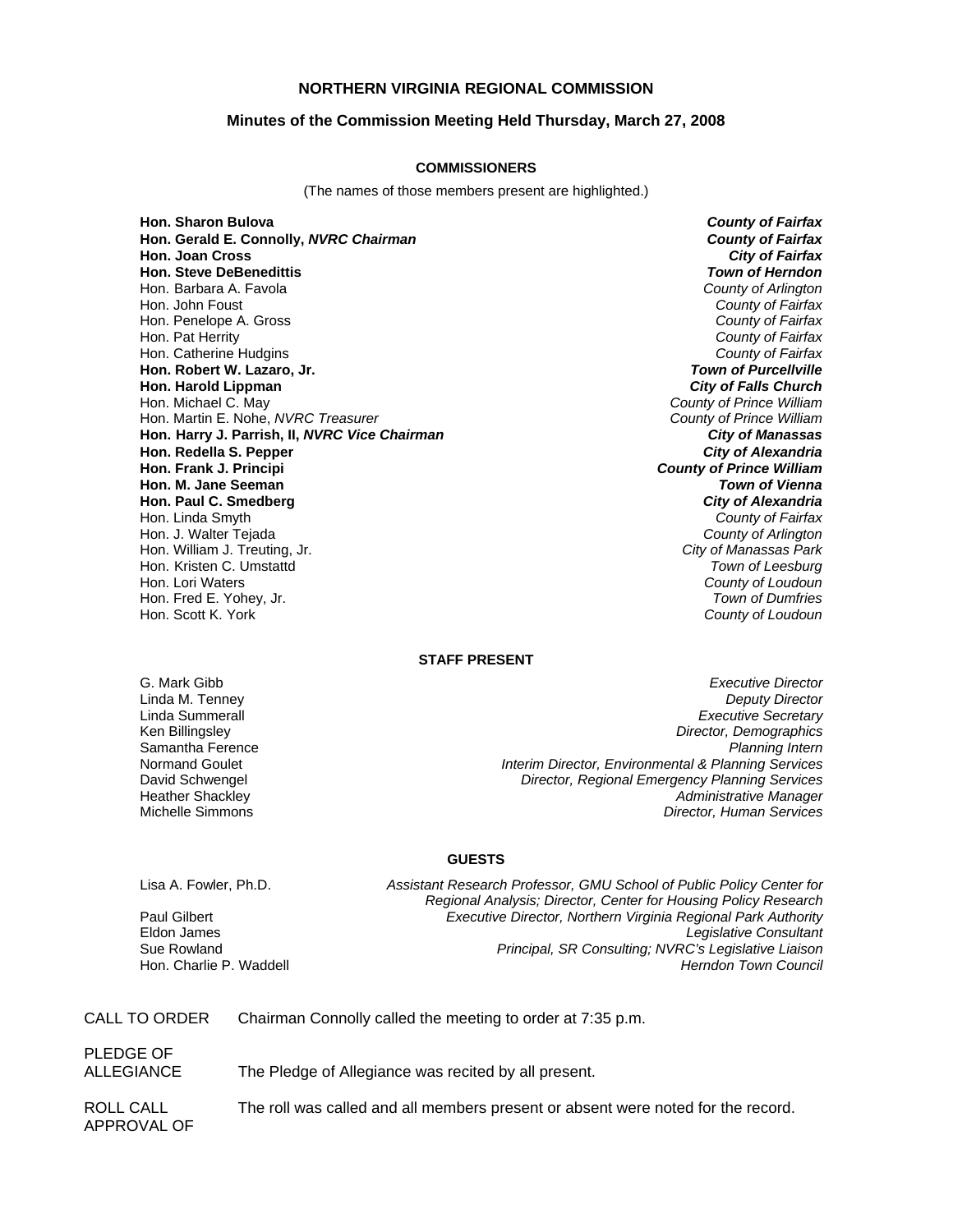MINUTES Commissioner Bulova moved approval of the minutes of the February 28, 2008, meeting. The motion was seconded and the minutes were approved unanimously.

# PRESENTATION *FORECLOSURES AND THE SUBPRIME MORTGAGE MELTDOWN: WHAT DOES THIS MEAN TO NORTHERN VIRGINIA?*

Chairman Connolly welcomed Lisa A. Fowler, Ph.D., Assistant Research Professor, George Mason University School (GMU) of Public Policy Center for Regional Analysis. Dr. Fowler is also the Director of Office of Housing Policy Research, created in 2007, at GMU's Center for Regional Analysis. Dr. Fowler previously spent four years as a demographer with Arlington County's Department of Community Planning, Housing and Development.

Chairman Connolly said he suspects that mortgage foreclosure is a growing issue for all local governments; he recently learned that a year ago January, Fairfax County had 74 foreclosures while January 2008 saw that figure increase to just under 14,000, a 20-fold increase in one year. Foreclosures will affect local governments' tax bases and neighborhood stability. Chairman Connolly added that he will give the "state of the county address" tomorrow night [March 28] and will suggest that Fairfax County use the penny set aside for affordable housing to purchase some of the foreclosed homes in order to stabilize the neighborhoods most impacted by foreclosures and to increase the county's stock of affordable housing. The penny in Fairfax is worth \$22.8 million.

Lisa A. Fowler **Dr. Fowler reported that Metropolitan Washington Council of Governments has contracted** with the Center for Regional Analysis to document in greater detail the extent of foreclosure activity in the region in order to get a sense of where the problems are and where future problems may occur. Dr. Fowler added that hearing affected peoples' stories really puts the data in perspective.

> Dr. Fowler reviewed data on existing housing price comparisons, subprime mortgages, sales, existing inventory, etc. (The data used defined Northern Virginia as also including Stafford, Spotsylvania and Fauquier Counties and Fredericksburg and Warrenton.) She added she has used the Metropolitan Regional Information Systems (MRIS) [provides the real estate multiple listing service] data because they include condominiums. The second half of 2006 showed falling housing prices. The MRIS data show relatively flat housing prices for 2007, but prices have declined in Prince William and Loudoun Counties, while remaining flat in Arlington, Alexandria and parts of Fairfax County. Sales prices in January and February 2008 declined compared to those months in 2007.

> In 2005, the inventory of homes for sale greatly increased; in 2006 it was twice as many as the year before. Dr. Fowler surmised this was the result of greatly increased prices, resulting in huge profits on re-sales, leading homeowners to list their properties for sale; increased housing prices meant it was more difficult for first-time buyers to purchase, resulting in risky mortgages. The increase in inventory is now a result of foreclosures. In February 2008, Prince William County had an 18-month housing inventory, whereas a sixmonth supply is considered normal.

> The D.C. area had 169 foreclosures per 10,000 owner-occupied units as of the fourth quarter of 2007. Dr. Fowler added that the D.C. area has a relatively strong economy and it has a relatively small share of investors/speculators in the housing market. As of March 27, 2008, there are nearly 6,200 homes in some type of foreclosure process in Prince William County. She compared foreclosures in Prince William County to the Miami area.

> Replying to Chairman Connolly's inquiry, Dr. Fowler said Prince William County has a much larger share of subprime mortgages than the other Northern Virginia jurisdictions, as well as more immigrant buyers, more first-time buyers and more new construction than some of the other jurisdictions. She added that there are no data on the characteristics of the homeowners.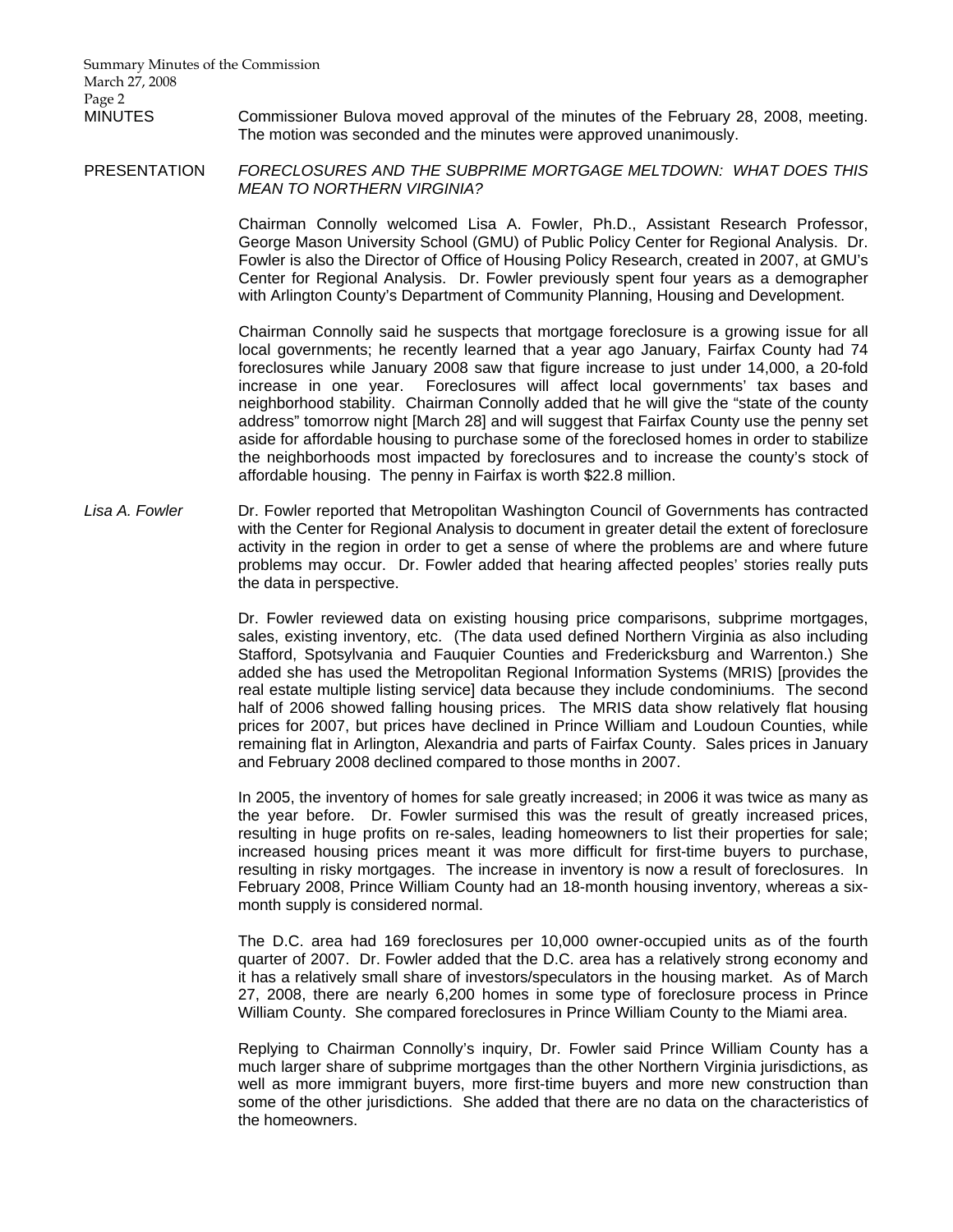Chairman Connolly commented that looking at the data is frustrating, because while local elected officials can control the number of units being constructed and the location, they do not control the financing of those units.

Dr. Fowler noted that most of the subprime loans originated a few years ago are adjustable rate mortgages, with the majority adjusting after two years. The majority of those loans were made in mid-2006, so they will re-adjust to a higher rate this summer. One-quarter of all the mortgages originating in 2005-2006 are subprime. In Virginia, the majority of foreclosures are taking place in Northern Virginia. Responding to Commissioner Parrish's inquiry, Dr. Fowler said that the majority of subprime mortgages in Northern Virginia were made for re-financing.

It is Dr. Fowler's opinion that many people will be unable to remain in their homes, and though local governments have little influence on the lending industry they are likely to face decisions on what assistance should be provided to families and individuals who are displaced. Also, different jurisdictions and different neighborhoods will have vastly different experiences; i.e., BRAC should increase demand for housing in the Route One corridor.

- CONSENT AGENDA Commissioner Bulova moved approval of the Consent Agenda, consisting of the items outlined below. The motion was seconded and carried unanimously.
	- A. Financial Reports for February 2008
	- B. Resolution No. P08-17: Authorization to Receive and Subcontract 2008-2009 Part A (formerly Title I) Funds for Services Under the Ryan White HIV/AIDS Treatment Modernization Act of 2006
	- C. Resolution No. P08-18: Authorization to Receive and Subcontract 2008-2009 Part B (formerly Title II) Funds for Services Under the Ryan White HIV/AIDS Treatment Modernization Act of 2006
	- D. Resolution No. P08-19: Authorization to Submit Grant Proposal to the Virginia Coastal Zone Management Program to Research Sustainable Shoreline Community Management in Northern Virginia
	- E. Resolution No. P08-20: Authorization to Submit a Technical Assistance Proposal to the Department of Environmental Quality's Virginia Coastal Zone Management Program for 2008-2009

EXECUTIVE DIRECTOR'S

REPORT Mr. Gibb called attention to the briefing book on foreclosures before the members.

A copy of his report was distributed. Highlights include:

- The Northern Virginia Police Chiefs have requested that the findings from the Northern Virginia Gang Study be presented at the Commission's April meeting, pending final approval of the study by the U.S. Department of Justice.
- At the request of VML President Jay Fisette, participation in "Go Green Virginia" by all local governments is encouraged. A registration form for the regional forums was distributed.
- Information on the Alternative Transportation and Land Use Activities Strategies (ATLAS) Phase II study was included in the meeting packet. Land use and transportation best practices and case studies from twelve regions throughout the country are being identified.
- Over 170 people from the U.S. and Europe have registered for the U.S.-European Metropolitan Regional Councils conference in Alexandria next month that NVRC is cohosting. The conference agenda was distributed.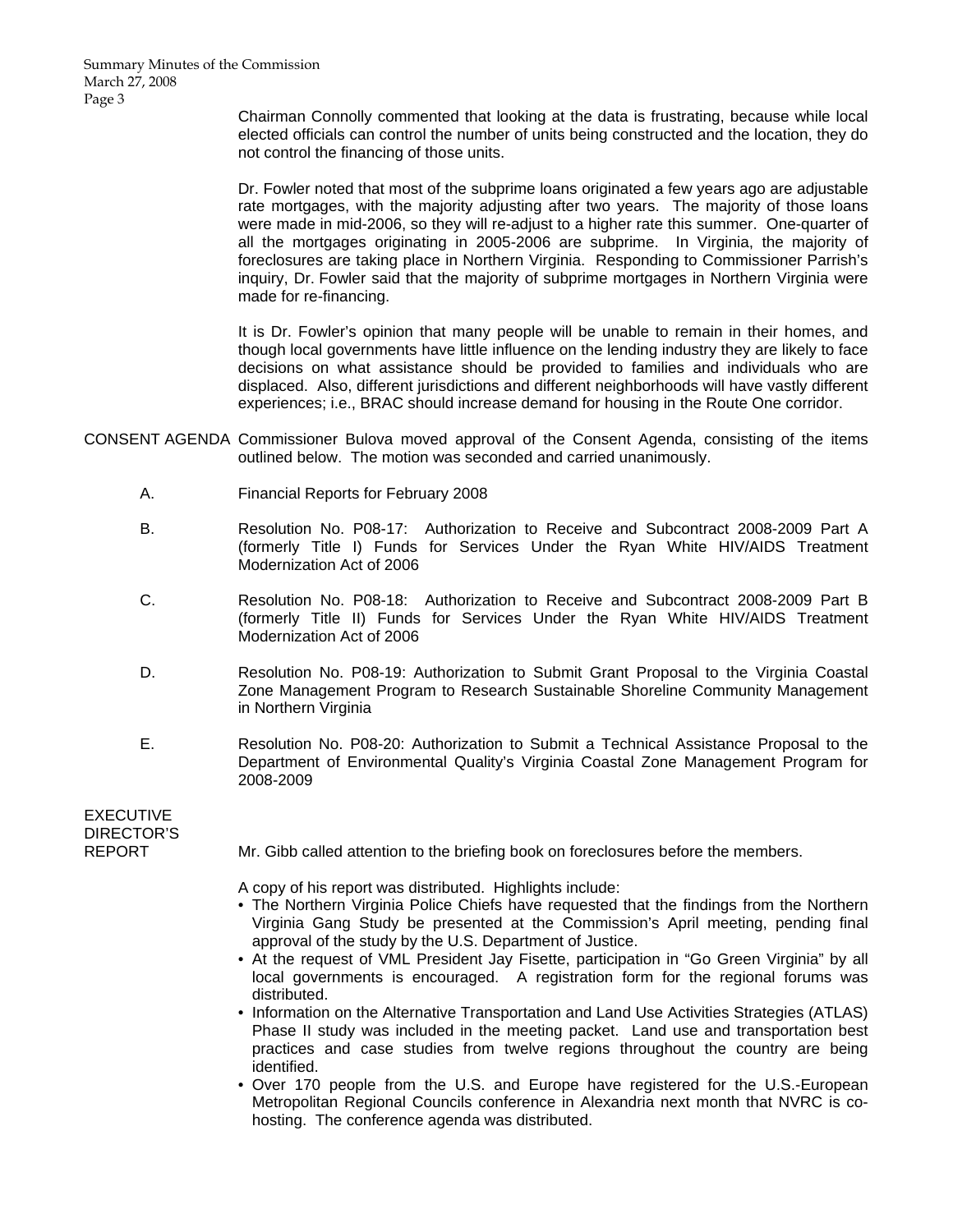Summary Minutes of the Commission March 27, 2008 Page 4

> Chairman Connolly requested that staff provide guidance as to what conference events they would especially like Commissioners to participate in.

# CHAIRMAN'S

REPORT Commenting on the recent ruling by the Virginia Supreme Court that the delegation of taxing authority to the Northern Virginia Transportation Authority and the Hampton Roads Transportation Authority was unconstitutional, Chairman Connolly noted that the Governor will not call a special session on transportation funding until and unless there is a deal. He added that as a member of the Northern Virginia Transportation Authority, he will not vote for local governments to impose transportation fees; it is wrong for the General Assembly to pass off this responsibility to the localities. Furthermore, Northern Virginia already pays the lion's share of taxes to Richmond.

> Some Republican House members from the Hampton Roads region are talking about a one-cent tax increase.

> Chairman Connolly explained that the \$300 million generated from the fees and taxes imposed by the Northern Virginia Transportation Authority would have been used for \$1.6 to \$2 million in bonds for transportation projects, and it is extremely unlikely that the state will issue those bonds.

> Commissioner Smedberg asked if it would be helpful if the Commission sent a letter to key leaders in the state reiterating the Chairman's comments and urging that the General Assembly meet in a special session on transportation to adopt state transportation funding mechanisms. The members agreed. It was further agreed that the letter be sent to the members of the Northern Virginia Delegation and to the House and Senate leadership.

# PROTECTING THE REGION'S WATER

SUPPLY Commissioner Bulova recommended that the Commission have a discussion on regional land preservation initiatives to protect water quality, and the members agreed. In January, the Fairfax County Board of Supervisors directed county staff to investigate the efforts of both New York City and Fredericksburg, Virginia, on this issue. Commissioner Bulova distributed the staff findings.

# LEGISLATIVE

REPORT Chairman Connolly announced that the General Assembly has appropriated an additional \$169,500 per year in FY 2009 and FY 2010 for the Northern Virginia Regional Commission. Two other items of interest: The SOQ rebenchmarking died in conference, and \$42 million in new funds have been added to the budget for mental health services.

> An updated report on General Assembly actions relevant to the Commission's 2008 legislative platform was distributed and reviewed.

> Chairman Connolly reported that the primary and secondary roads fund took a \$44 million funding hit; over the six-year plan, that translates to \$1 billion for Northern Virginia.